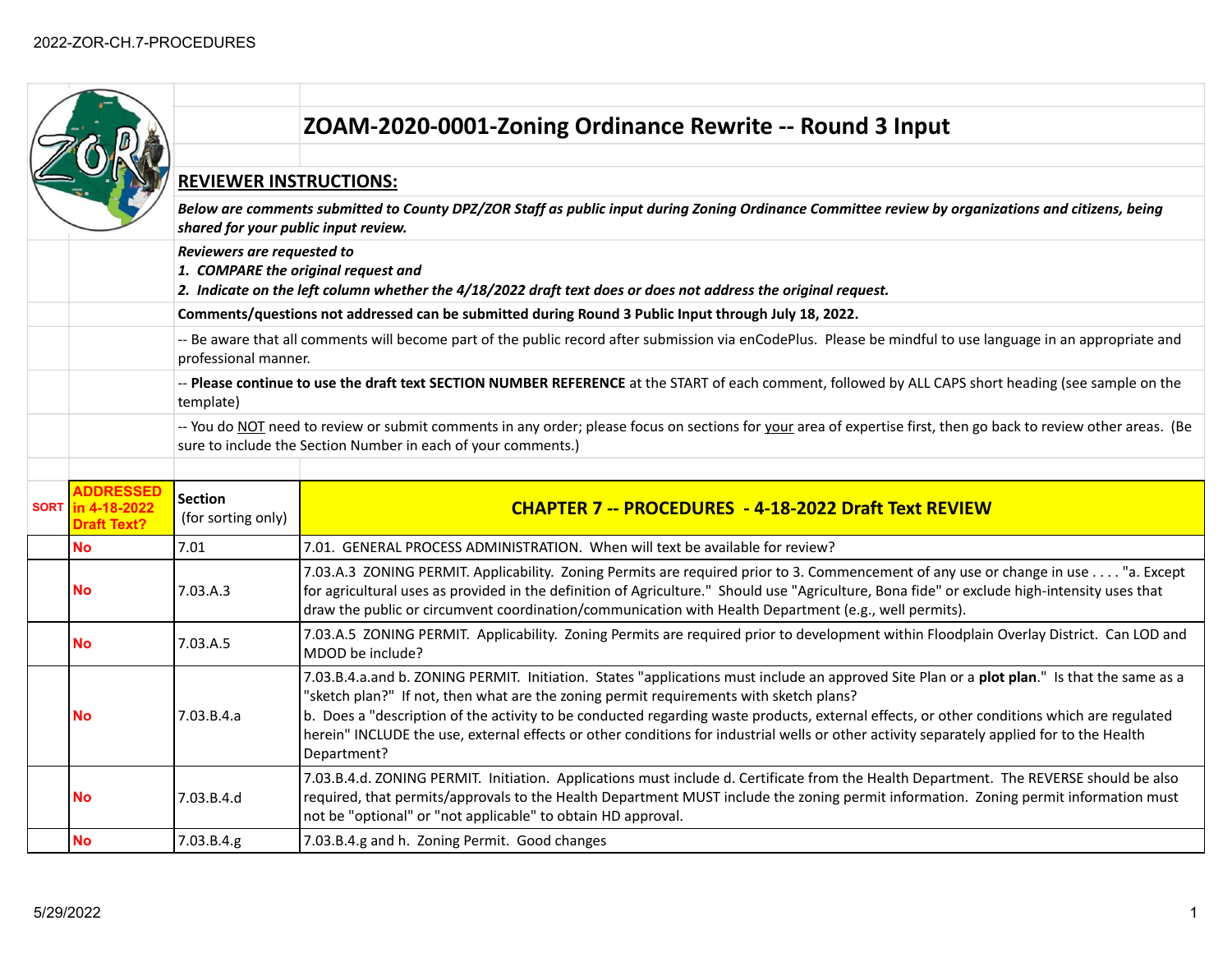| <b>No</b> | 7.03.B.7   | 7.03.B.7 ZONING PERMIT. "County may allow concurrent review and approval of applications for multiple temporary uses or events on the<br>same property " What are the intended types of "applications for multiple temporary uses or events?" (annual B&B event approvals?<br>Banquet event? Other/what else?)                                                                                                                                                                                                                                                                                                           |
|-----------|------------|--------------------------------------------------------------------------------------------------------------------------------------------------------------------------------------------------------------------------------------------------------------------------------------------------------------------------------------------------------------------------------------------------------------------------------------------------------------------------------------------------------------------------------------------------------------------------------------------------------------------------|
| <b>No</b> | 7.03.C.3.b | 7.03.C.3.b ZONING PERMIT. Review & Decision. Temporary Uses. It's great this section allows the Zoning Administrator to impose<br>reasonable conditions necessary to "ensure operation and maintenance of temporary special events mitigate potential adverse impacts on<br>existing uses on adjoining properties and surrounding area and protect the public health, safety and general welfare."<br>But why is this requirement not applied EQUALLY to ALL USES that may have potential adverse impacts on existing adjoining properties and<br>surrounding area for multiple days, weeks, months throughout the year? |
| <b>No</b> | 7.03.D.2c. | 7.03.D.2c. ZONING PERMIT. Approval Criteria. It's great that temporary special events must "not create significant adverse impacts on<br>properties or improvements in the surrounding area," to "include, but are not limited to: 1. Traffic, 2. Environmental, 3. Visual, glare, 4.<br>Noise, or 5 Odors."<br>But why is this requirement not applied EQUALLY to ALL USE EVENTS that may have potential adverse impacts on existing adjoining<br>properties and surrounding area for multiple days, weeks, months throughout the year?                                                                                 |
| <b>No</b> | 7.03.D.2c. | 7.03.D.2. ZONING PERMIT. Approval Criteria.<br>2022 Round 3 Input: Production or bonafide agricultural farms/uses who wish to host educational events should have criteria<br>similar/consistent to BnB regulations for an annual fee and inspection for x-number of annual events for x-number of patrons based on<br>acreage and on-site parking availability. This should include the ability to have catered food or mobile food vendors. Example is<br>3.06.03.01-1 table for private parties for BnB's                                                                                                             |
|           |            |                                                                                                                                                                                                                                                                                                                                                                                                                                                                                                                                                                                                                          |
| <b>No</b> | 7.04       | 7.04. SIGN PERMITS. When will text be available for review?                                                                                                                                                                                                                                                                                                                                                                                                                                                                                                                                                              |
| <b>No</b> | 7.05.00    | 7.05. SITE PLAN. This section differs from current ZO 6-700 that includes Sketch Plan requirements. Are sketch plan regulations located<br>elsewhere, or no longer applicable?                                                                                                                                                                                                                                                                                                                                                                                                                                           |
| <b>No</b> | 7.05.A.2.a | 7.05 SITE PLAN. Applicability. Exempt. ["Do not require a site plan and are exempt from the requirements of this section."] Good addition<br>to clarify ag uses exempt, however please CONFIRM this applies to all ag high-intensity uses that involve access by the public as a part of<br>such use? Why would they not be listed in the same manner other uses are listed for clarity and consistency in regulation enforcement?                                                                                                                                                                                       |
| <b>No</b> | 7.07.A.2   | 7.07.A.2 VARIANCE. Unauthorized Variance. Similar to FOD, can LOD and/or MDOD be also added to the list where "no variance can be<br>approved which would result in increased issues in these overlay districts?                                                                                                                                                                                                                                                                                                                                                                                                         |
| <b>No</b> | 7.07.B.2   | 7.07.B.2. VARIANCE. Initiation. Because the section was rearranged from the current ZO, the first reference of the acronym "BZA" is not<br>defined. And when will Section 7.01.E be available for review?                                                                                                                                                                                                                                                                                                                                                                                                                |
| <b>No</b> | 7.08.B     | 7.08.B COMMISSION PERMIT. Initiation and other areas. There are a number of references to "Director" in this section. To be more clear<br>for ALL ZO readers the text should clarify "Director of ______" (B&D? P&Z? other?) -- unless the County will have only ONE Director in the<br>future.                                                                                                                                                                                                                                                                                                                          |